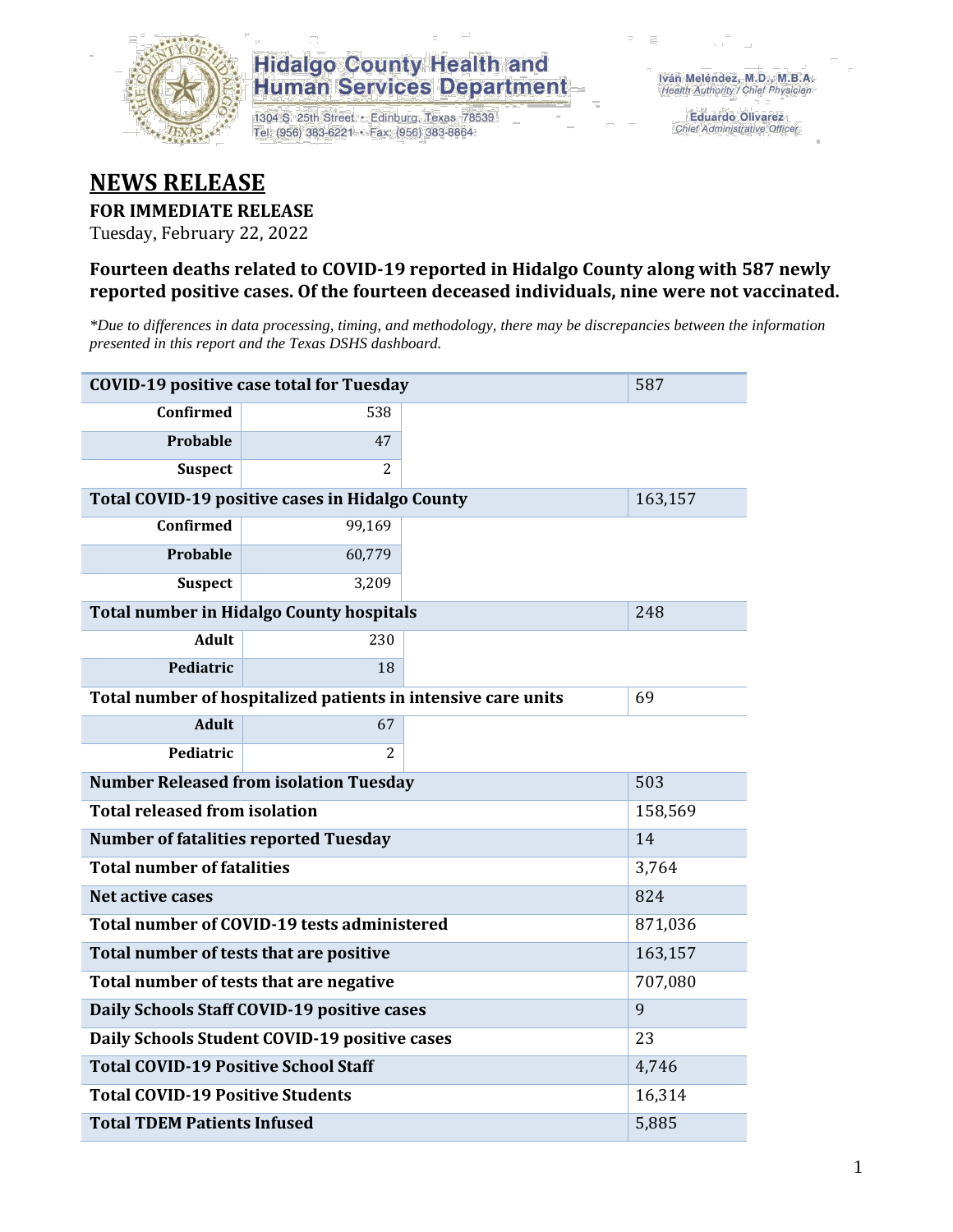

1304 S. 25th Street · Edinburg, Texas 78539 Tel: (956) 383-6221 · Fax: (956) 383-8864

**Eduardo Olivarez** Chief Administrative Officer

*Hidalgo County uses the case status definition provided by the Texas Department of State Health Service's 2020 Epi Case Criteria Guide revised November 2020.*

- *1. Confirmed: A person who has tested positive through a molecular or PCR (oral or nasal swabs) test that looks for the presence of the virus's genetic material.*
- *2. Probable: A person who meets presumptive laboratory evidence through detection of COVID-19 by antigen test in a respiratory specimen.*
- *3. Suspect: A person who meets supported laboratory evidence through detection of specific antibodies in serum, plasma, whole body, and no prior history of being confirmed or probable case.*

*For more information of case status definition for COVID-19, please refer to:*

<https://www.dshs.state.tx.us/IDCU/investigation/epi-case-criteria-guide/2020-Epi-Case-Criteria-Guide.pdf>

| <b>Age Range</b> | <b>Number of Cases</b> |
|------------------|------------------------|
| $0 - 11$         | 46                     |
| 12-19            | 93                     |
| 20s              | 104                    |
| 30 <sub>s</sub>  | 82                     |
| 40s              | 89                     |
| 50s              | 79                     |
| 60s              | 48                     |
| $70+$            | 46                     |
| Total:           | 587                    |

#### Case Breakdown by Age Group: The deaths include:

|                         | <b>Age Range</b> | <b>Gender</b> | <b>City</b> |
|-------------------------|------------------|---------------|-------------|
| 1                       | $70+$            | Male          | Alamo       |
| 2                       | 50s              | Male          | Edinburg    |
| 3                       | 60s              | Male          | Edinburg    |
| 4                       | 70+              | Male          | Edinburg    |
| 5                       | $70+$            | Male          | Undisclosed |
| 6                       | 70+              | Female        | McAllen     |
| $\overline{\mathbf{z}}$ | $70+$            | Male          | McAllen     |
| 8                       | 50s              | Male          | Mission     |
| 9                       | $70+$            | Female        | Mission     |
| 10                      | 50s              | Female        | Pharr       |
| 11                      | $70+$            | Male          | Pharr       |
| 12                      | $70+$            | Female        | San Juan    |
| 13                      | $70+$            | Male          | San Juan    |
| 14                      | $70+$            | Female        | Weslaco     |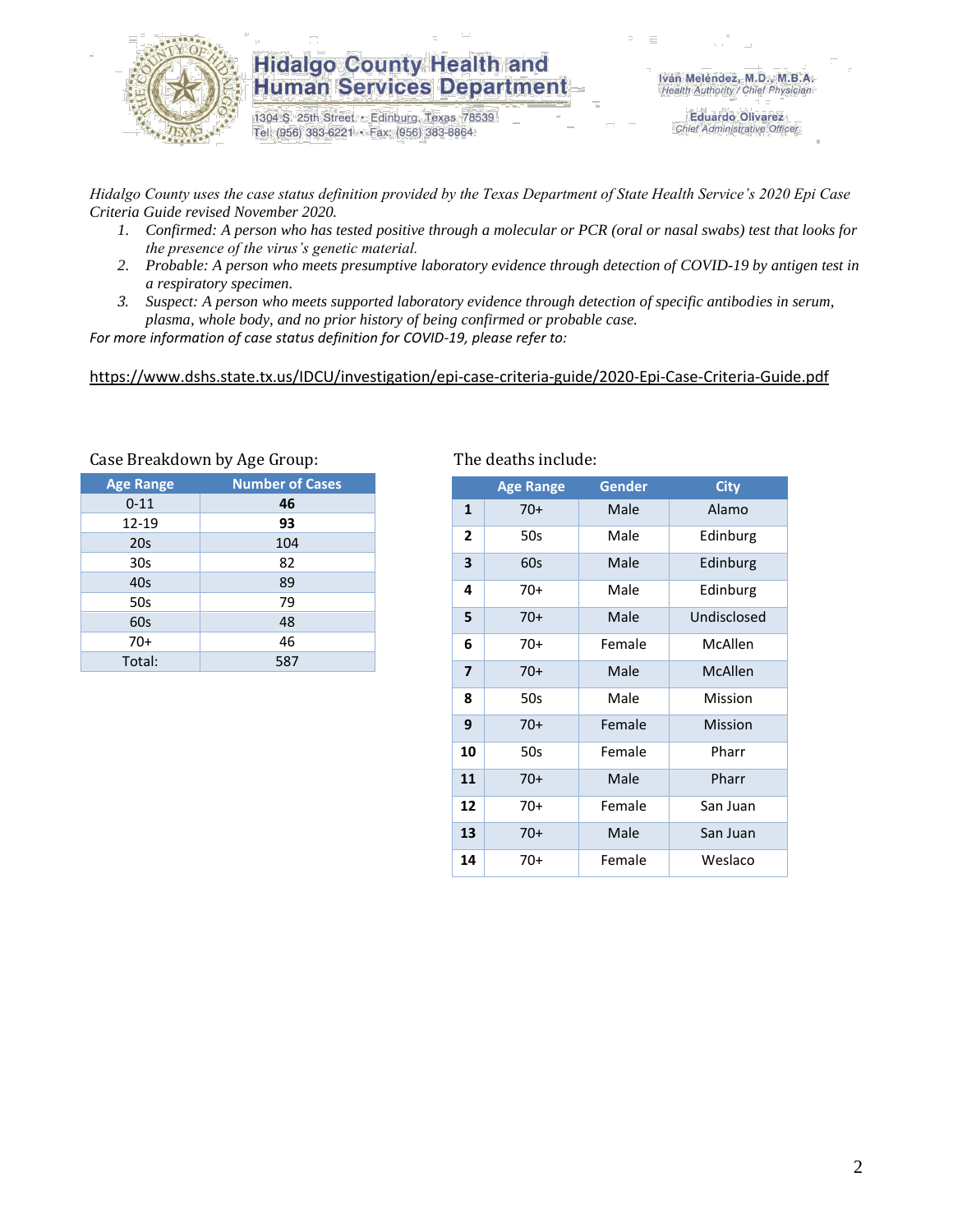

1304 S. 25th Street • Edinburg, Texas 78539<br>Tel: (956) 383-6221 • Fax: (956) 383-8864

Iván Meléndez, M.D., M.B.A.<br>Health Authority / Chief Physician

Eduardo Olivarez<br>Chief Administrative Officer

#### Tuesday, February 22, 2022 positive cases include:

|                         | <b>Age Range</b> | <b>Gender</b> | <b>City</b> |     | <b>Age Range</b> | <b>Gender</b> | <b>City</b> |
|-------------------------|------------------|---------------|-------------|-----|------------------|---------------|-------------|
| $\mathbf{1}$            | $0 - 19$         | M             | Alamo       | 295 | $0 - 19$         | F             | Mission     |
| 2                       | $0 - 19$         | M             | Alamo       | 296 | $0 - 19$         | M             | Mission     |
| 3                       | 20s              | F             | Alamo       | 297 | $0 - 19$         | F             | Mission     |
| 4                       | 30 <sub>s</sub>  | M             | Alamo       | 298 | $0 - 19$         | F             | Mission     |
| 5                       | 30 <sub>s</sub>  | $\mathsf F$   | Alamo       | 299 | $0 - 19$         | M             | Mission     |
| 6                       | 40s              | M             | Alamo       | 300 | $0 - 19$         | M             | Mission     |
| $\overline{\mathbf{z}}$ | 40s              | F             | Alamo       | 301 | $0 - 19$         | M             | Mission     |
| 8                       | 40s              | F             | Alamo       | 302 | $0 - 19$         | M             | Mission     |
| 9                       | 50s              | F             | Alamo       | 303 | $0 - 19$         | F             | Mission     |
| 10                      | 50s              | F             | Alamo       | 304 | $0 - 19$         | M             | Mission     |
| 11                      | 60s              | ${\sf M}$     | Alamo       | 305 | $0 - 19$         | F             | Mission     |
| 12                      | 60s              | F             | Alamo       | 306 | $0 - 19$         | F             | Mission     |
| 13                      | $70+$            | F             | Alamo       | 307 | $0 - 19$         | M             | Mission     |
| 14                      | $70+$            | F             | Alamo       | 308 | $0 - 19$         | F             | Mission     |
| 15                      | $70+$            | M             | Alamo       | 309 | $0 - 19$         | M             | Mission     |
| 16                      | $0 - 19$         | M             | Alton       | 310 | 20s              | F             | Mission     |
| 17                      | $0 - 19$         | ${\sf M}$     | Alton       | 311 | 20s              | F             | Mission     |
| 18                      | 20s              | F             | Alton       | 312 | 20s              | F             | Mission     |
| 19                      | 20s              | M             | Alton       | 313 | 20s              | F             | Mission     |
| 20                      | 30s              | F             | Alton       | 314 | 20s              | F             | Mission     |
| 21                      | 40s              | F             | Alton       | 315 | 20s              | F             | Mission     |
| 22                      | $70+$            | F             | Alton       | 316 | 20s              | F             | Mission     |
| 23                      | $0 - 19$         | F             | Donna       | 317 | 20s              | M             | Mission     |
| 24                      | $0 - 19$         | M             | Donna       | 318 | 20s              | F             | Mission     |
| 25                      | $0 - 19$         | M             | Donna       | 319 | 20s              | F             | Mission     |
| 26                      | $0 - 19$         | M             | Donna       | 320 | 20s              | F             | Mission     |
| 27                      | $0 - 19$         | F             | Donna       | 321 | 20s              | F             | Mission     |
| 28                      | $0 - 19$         | M             | Donna       | 322 | 20s              | M             | Mission     |
| 29                      | 20s              | F             | Donna       | 323 | 20s              | F             | Mission     |
| 30                      | 20s              | F             | Donna       | 324 | 20s              | M             | Mission     |
| 31                      | 20s              | M             | Donna       | 325 | 30 <sub>s</sub>  | F             | Mission     |
| 32                      | 20s              | M             | Donna       | 326 | 30 <sub>s</sub>  | M             | Mission     |
| 33                      | 20s              | F             | Donna       | 327 | 30 <sub>s</sub>  | M             | Mission     |
| 34                      | 20s              | F             | Donna       | 328 | 30 <sub>s</sub>  | F.            | Mission     |
| 35                      | 20s              | F             | Donna       | 329 | 30 <sub>s</sub>  | M             | Mission     |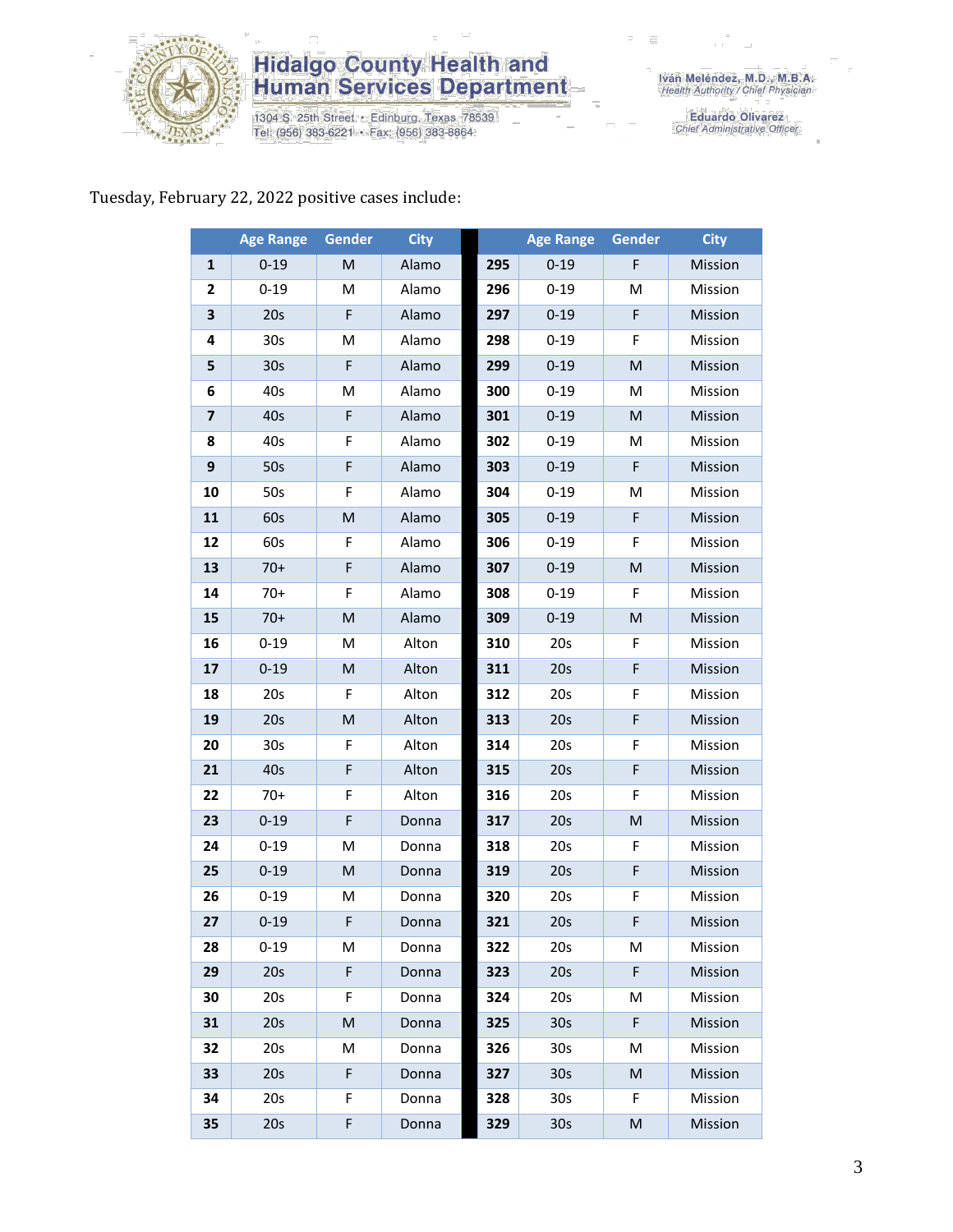

1304 S. 25th Street • Edinburg, Texas 78539<br>Tel: (956) 383-6221 • Fax: (956) 383-8864

| 36 | 30s             | F | Donna    | 330 | 30s             | F | Mission |
|----|-----------------|---|----------|-----|-----------------|---|---------|
| 37 | 30 <sub>s</sub> | M | Donna    | 331 | 30 <sub>s</sub> | F | Mission |
| 38 | 30 <sub>s</sub> | F | Donna    | 332 | 30 <sub>s</sub> | F | Mission |
| 39 | 30 <sub>s</sub> | M | Donna    | 333 | 30 <sub>s</sub> | M | Mission |
| 40 | 30 <sub>s</sub> | Μ | Donna    | 334 | 30s             | F | Mission |
| 41 | 30 <sub>s</sub> | F | Donna    | 335 | 30 <sub>s</sub> | M | Mission |
| 42 | 40s             | F | Donna    | 336 | 40s             | F | Mission |
| 43 | 40s             | F | Donna    | 337 | 40s             | M | Mission |
| 44 | 40s             | F | Donna    | 338 | 40s             | F | Mission |
| 45 | 40s             | M | Donna    | 339 | 40s             | F | Mission |
| 46 | 40s             | F | Donna    | 340 | 40s             | M | Mission |
| 47 | 40s             | F | Donna    | 341 | 40s             | M | Mission |
| 48 | 40s             | M | Donna    | 342 | 40s             | F | Mission |
| 49 | 40s             | M | Donna    | 343 | 40s             | F | Mission |
| 50 | 50s             | F | Donna    | 344 | 40s             | F | Mission |
| 51 | 50s             | M | Donna    | 345 | 50s             | M | Mission |
| 52 | 50s             | М | Donna    | 346 | 50s             | F | Mission |
| 53 | 50s             | M | Donna    | 347 | 50s             | F | Mission |
| 54 | 50s             | F | Donna    | 348 | 50s             | M | Mission |
| 55 | 50s             | F | Donna    | 349 | 50s             | M | Mission |
| 56 | 50s             | F | Donna    | 350 | 50s             | м | Mission |
| 57 | 50s             | F | Donna    | 351 | 50s             | M | Mission |
| 58 | 60s             | M | Donna    | 352 | 50s             | F | Mission |
| 59 | 60s             | F | Donna    | 353 | 50s             | F | Mission |
| 60 | 60s             | F | Donna    | 354 | 50s             | M | Mission |
| 61 | $70+$           | M | Donna    | 355 | 50s             | M | Mission |
| 62 | $70+$           | F | Donna    | 356 | 50s             | м | Mission |
| 63 | $0 - 19$        | M | Edinburg | 357 | 50s             | M | Mission |
| 64 | $0 - 19$        | F | Edinburg | 358 | 50s             | F | Mission |
| 65 | $0 - 19$        | M | Edinburg | 359 | 50s             | F | Mission |
| 66 | $0 - 19$        | F | Edinburg | 360 | 50s             | M | Mission |
| 67 | $0 - 19$        | F | Edinburg | 361 | 60s             | F | Mission |
| 68 | $0 - 19$        | M | Edinburg | 362 | 60s             | м | Mission |
| 69 | $0 - 19$        | F | Edinburg | 363 | 60s             | M | Mission |
| 70 | $0 - 19$        | M | Edinburg | 364 | 60s             | M | Mission |
| 71 | $0 - 19$        | F | Edinburg | 365 | 60s             | F | Mission |
| 72 | $0 - 19$        | M | Edinburg | 366 | 60s             | F | Mission |
| 73 | $0 - 19$        | F | Edinburg | 367 | 60s             | F | Mission |
| 74 | $0 - 19$        | F | Edinburg | 368 | 60s             | F | Mission |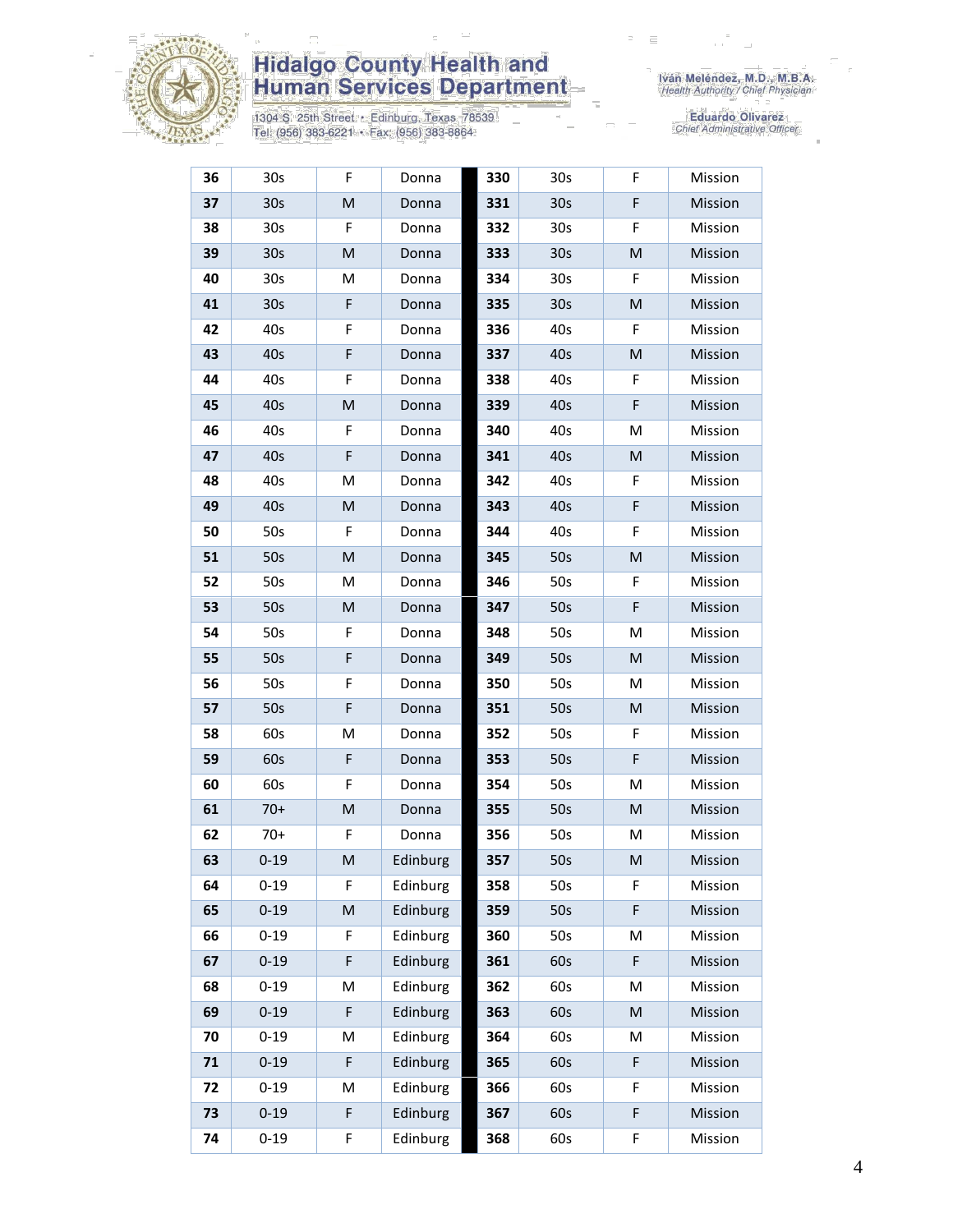

1304 S. 25th Street • Edinburg, Texas 78539<br>Tel: (956) 383-6221 • Fax: (956) 383-8864

| 75  | $0 - 19$        | F           | Edinburg | 369 | 60s             | M         | Mission |
|-----|-----------------|-------------|----------|-----|-----------------|-----------|---------|
| 76  | $0 - 19$        | M           | Edinburg | 370 | $70+$           | F         | Mission |
| 77  | $0 - 19$        | M           | Edinburg | 371 | $70+$           | F         | Mission |
| 78  | $0 - 19$        | M           | Edinburg | 372 | $70+$           | F         | Mission |
| 79  | $0 - 19$        | ${\sf M}$   | Edinburg | 373 | $70+$           | F         | Mission |
| 80  | $0 - 19$        | F           | Edinburg | 374 | $70+$           | F         | Mission |
| 81  | $0 - 19$        | ${\sf M}$   | Edinburg | 375 | $0 - 19$        | M         | Pharr   |
| 82  | $0 - 19$        | M           | Edinburg | 376 | $0 - 19$        | F         | Pharr   |
| 83  | $0 - 19$        | M           | Edinburg | 377 | $0 - 19$        | F         | Pharr   |
| 84  | $0 - 19$        | F           | Edinburg | 378 | $0 - 19$        | F         | Pharr   |
| 85  | $0 - 19$        | ${\sf M}$   | Edinburg | 379 | $0 - 19$        | M         | Pharr   |
| 86  | $0 - 19$        | M           | Edinburg | 380 | 20s             | M         | Pharr   |
| 87  | $0 - 19$        | F           | Edinburg | 381 | 20s             | M         | Pharr   |
| 88  | $0 - 19$        | M           | Edinburg | 382 | 20s             | F         | Pharr   |
| 89  | $0 - 19$        | F           | Edinburg | 383 | 20s             | M         | Pharr   |
| 90  | 20s             | F           | Edinburg | 384 | 20s             | F         | Pharr   |
| 91  | 20s             | M           | Edinburg | 385 | 20s             | F         | Pharr   |
| 92  | 20s             | F           | Edinburg | 386 | 20s             | M         | Pharr   |
| 93  | 20s             | F           | Edinburg | 387 | 20s             | F         | Pharr   |
| 94  | 20s             | M           | Edinburg | 388 | 20s             | M         | Pharr   |
| 95  | 20s             | F           | Edinburg | 389 | 20s             | F         | Pharr   |
| 96  | 20s             | F           | Edinburg | 390 | 20s             | F         | Pharr   |
| 97  | 20s             | ${\sf M}$   | Edinburg | 391 | 20s             | F         | Pharr   |
| 98  | 20s             | M           | Edinburg | 392 | 20s             | F         | Pharr   |
| 99  | 20s             | F           | Edinburg | 393 | 30 <sub>s</sub> | F         | Pharr   |
| 100 | 20s             | M           | Edinburg | 394 | 30s             | M         | Pharr   |
| 101 | 20s             | F           | Edinburg | 395 | 30 <sub>s</sub> | M         | Pharr   |
| 102 | 20s             | F           | Edinburg | 396 | 30s             | M         | Pharr   |
| 103 | 20s             | F           | Edinburg | 397 | 30 <sub>s</sub> | M         | Pharr   |
| 104 | 20s             | M           | Edinburg | 398 | 30 <sub>s</sub> | F         | Pharr   |
| 105 | 20s             | $\mathsf F$ | Edinburg | 399 | 40s             | M         | Pharr   |
| 106 | 20s             | F           | Edinburg | 400 | 40s             | м         | Pharr   |
| 107 | 20s             | F           | Edinburg | 401 | 40s             | F         | Pharr   |
| 108 | 20s             | F           | Edinburg | 402 | 40s             | M         | Pharr   |
| 109 | 20s             | F           | Edinburg | 403 | 40s             | M         | Pharr   |
| 110 | 30s             | F           | Edinburg | 404 | 40s             | F         | Pharr   |
| 111 | 30 <sub>s</sub> | ${\sf M}$   | Edinburg | 405 | 40s             | M         | Pharr   |
| 112 | 30 <sub>s</sub> | F           | Edinburg | 406 | 40s             | M         | Pharr   |
| 113 | 30s             | F           | Edinburg | 407 | 40s             | ${\sf M}$ | Pharr   |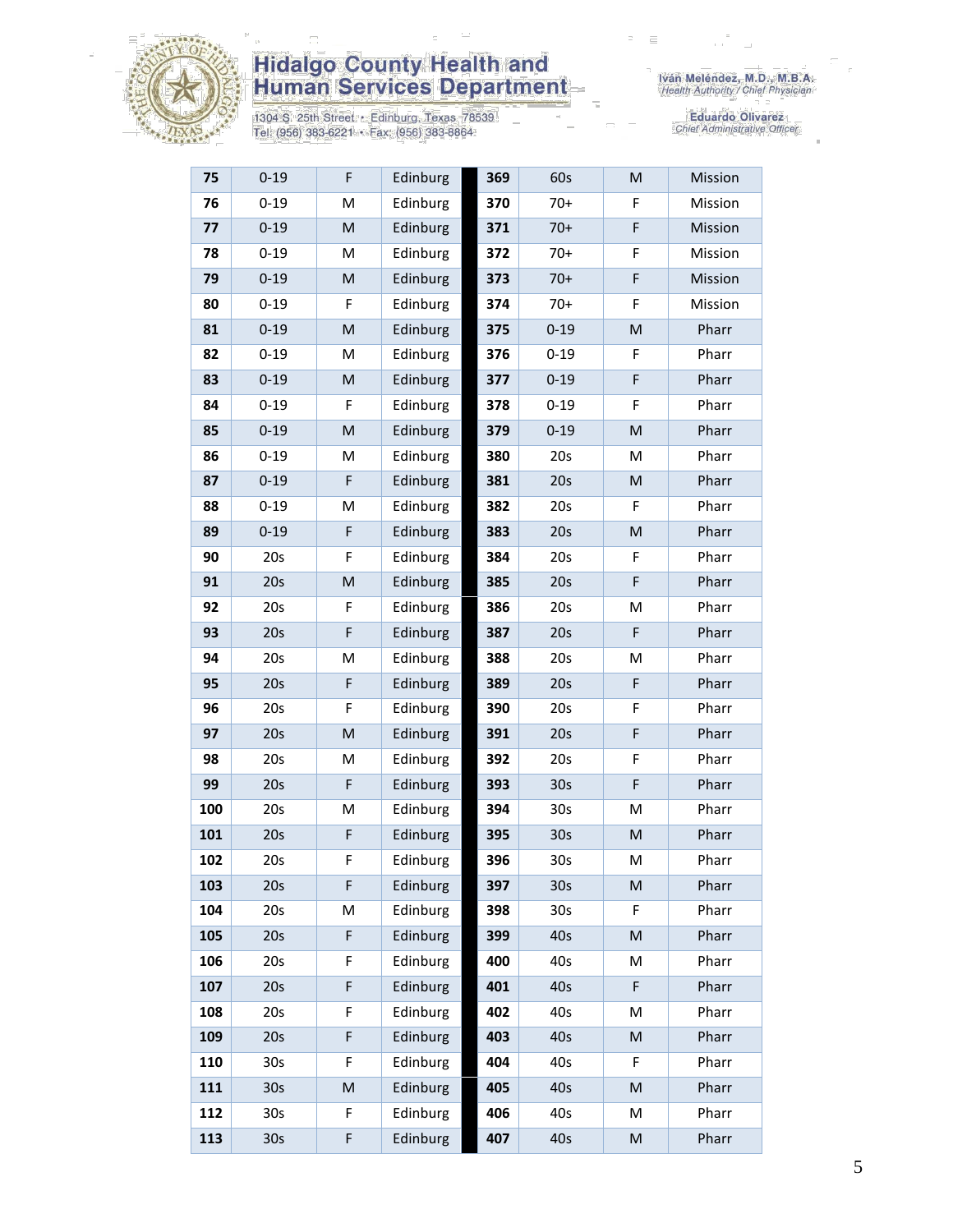

1304 S. 25th Street • Edinburg, Texas 78539<br>Tel: (956) 383-6221 • Fax: (956) 383-8864

| 114 | 30s             | M         | Edinburg | 408 | 40s             | M         | Pharr    |
|-----|-----------------|-----------|----------|-----|-----------------|-----------|----------|
| 115 | 30 <sub>s</sub> | ${\sf M}$ | Edinburg | 409 | 40s             | M         | Pharr    |
| 116 | 30s             | M         | Edinburg | 410 | 50s             | F         | Pharr    |
| 117 | 30 <sub>s</sub> | F         | Edinburg | 411 | 50s             | F         | Pharr    |
| 118 | 30 <sub>s</sub> | M         | Edinburg | 412 | 50s             | F         | Pharr    |
| 119 | 30s             | M         | Edinburg | 413 | 50s             | F         | Pharr    |
| 120 | 30 <sub>s</sub> | F         | Edinburg | 414 | 50s             | F         | Pharr    |
| 121 | 30 <sub>s</sub> | M         | Edinburg | 415 | 50s             | ${\sf M}$ | Pharr    |
| 122 | 40s             | M         | Edinburg | 416 | 50s             | М         | Pharr    |
| 123 | 40s             | ${\sf M}$ | Edinburg | 417 | 50s             | F         | Pharr    |
| 124 | 40s             | F         | Edinburg | 418 | 60s             | F         | Pharr    |
| 125 | 40s             | F         | Edinburg | 419 | 60s             | F         | Pharr    |
| 126 | 40s             | F         | Edinburg | 420 | 60s             | F         | Pharr    |
| 127 | 40s             | M         | Edinburg | 421 | 60s             | M         | Pharr    |
| 128 | 40s             | F         | Edinburg | 422 | $70+$           | F         | Pharr    |
| 129 | 40s             | F         | Edinburg | 423 | $70+$           | F         | Pharr    |
| 130 | 40s             | F         | Edinburg | 424 | $70+$           | F         | Pharr    |
| 131 | 40s             | F         | Edinburg | 425 | $70+$           | M         | Pharr    |
| 132 | 40s             | F         | Edinburg | 426 | $70+$           | F         | Pharr    |
| 133 | 40s             | F         | Edinburg | 427 | $0 - 19$        | F         | San Juan |
| 134 | 40s             | F         | Edinburg | 428 | $0 - 19$        | F         | San Juan |
| 135 | 40s             | M         | Edinburg | 429 | $0 - 19$        | F         | San Juan |
| 136 | 40s             | F         | Edinburg | 430 | 20s             | M         | San Juan |
| 137 | 40s             | F         | Edinburg | 431 | 20s             | F         | San Juan |
| 138 | 40s             | F         | Edinburg | 432 | 20s             | F         | San Juan |
| 139 | 50s             | F         | Edinburg | 433 | 30 <sub>s</sub> | F         | San Juan |
| 140 | 50s             | M         | Edinburg | 434 | 30 <sub>s</sub> | M         | San Juan |
| 141 | 50s             | M         | Edinburg | 435 | 30 <sub>s</sub> | F         | San Juan |
| 142 | 50s             | М         | Edinburg | 436 | 30s             | M         | San Juan |
| 143 | 50s             | F         | Edinburg | 437 | 30 <sub>s</sub> | F         | San Juan |
| 144 | 50s             | F         | Edinburg | 438 | 30s             | M         | San Juan |
| 145 | 50s             | F         | Edinburg | 439 | 40s             | F         | San Juan |
| 146 | 50s             | F         | Edinburg | 440 | 40s             | F         | San Juan |
| 147 | 60s             | F         | Edinburg | 441 | 40s             | F         | San Juan |
| 148 | 60s             | F         | Edinburg | 442 | 50s             | M         | San Juan |
| 149 | 60s             | M         | Edinburg | 443 | 50s             | M         | San Juan |
| 150 | 60s             | М         | Edinburg | 444 | 50s             | F         | San Juan |
| 151 | 60s             | F         | Edinburg | 445 | 60s             | M         | San Juan |
| 152 | 60s             | F         | Edinburg | 446 | 60s             | F         | San Juan |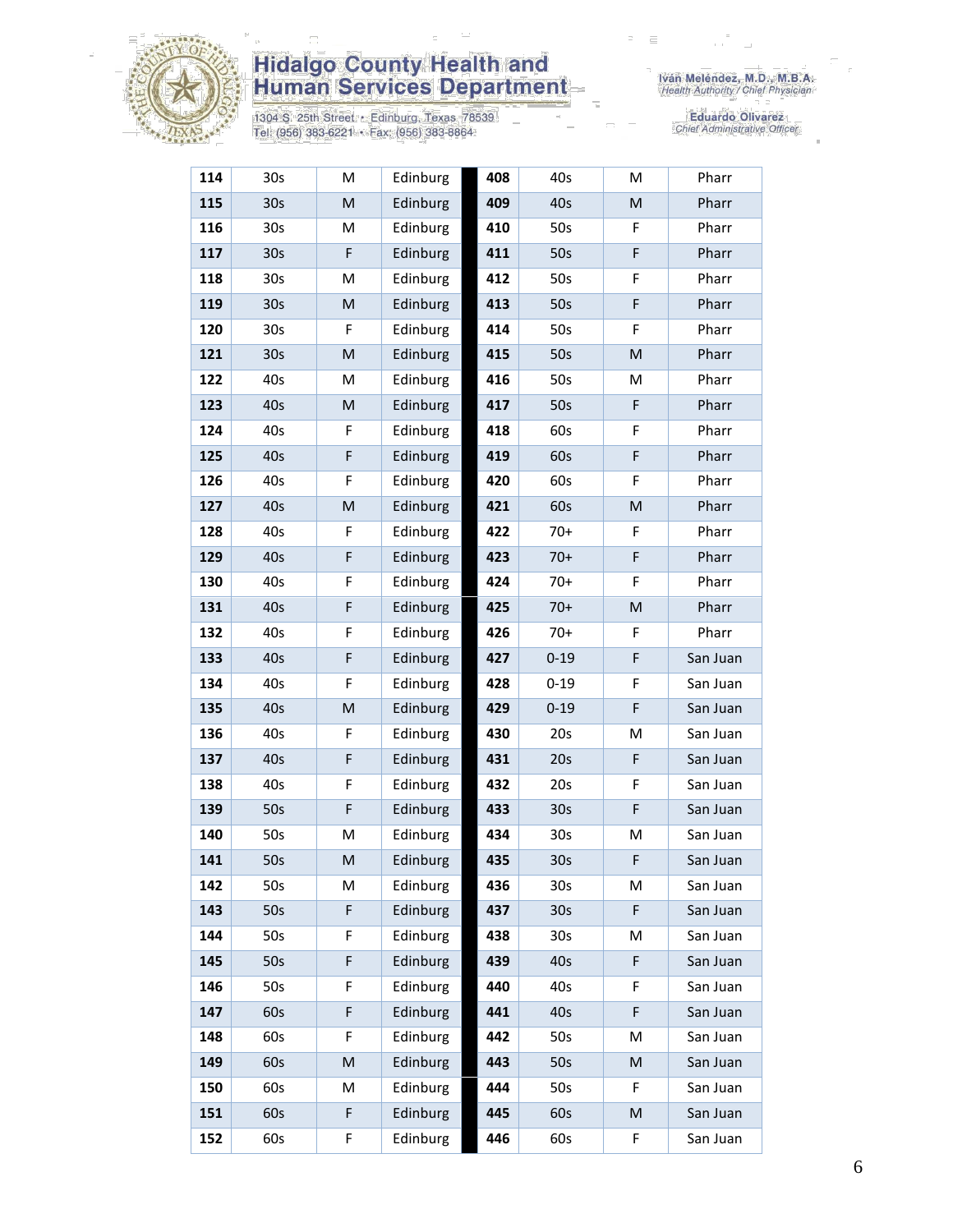

1304 S. 25th Street • Edinburg, Texas 78539<br>Tel: (956) 383-6221 • Fax: (956) 383-8864

| 153 | 60s             | M           | Edinburg | 447 | $70+$           | F | San Juan    |
|-----|-----------------|-------------|----------|-----|-----------------|---|-------------|
| 154 | 60s             | M           | Edinburg | 448 | $70+$           | M | San Juan    |
| 155 | 60s             | M           | Edinburg | 449 | $0 - 19$        | M | Undisclosed |
| 156 | 60s             | F           | Edinburg | 450 | $0 - 19$        | F | Undisclosed |
| 157 | 60s             | M           | Edinburg | 451 | $0 - 19$        | M | Undisclosed |
| 158 | $70+$           | F           | Edinburg | 452 | $0 - 19$        | F | Undisclosed |
| 159 | $70+$           | ${\sf M}$   | Edinburg | 453 | $0 - 19$        | M | Undisclosed |
| 160 | $70+$           | M           | Edinburg | 454 | $0 - 19$        | M | Undisclosed |
| 161 | $70+$           | M           | Edinburg | 455 | $0 - 19$        | F | Undisclosed |
| 162 | $70+$           | M           | Edinburg | 456 | 20s             | M | Undisclosed |
| 163 | $70+$           | F           | Edinburg | 457 | 20s             | F | Undisclosed |
| 164 | $70+$           | M           | Edinburg | 458 | 20s             | F | Undisclosed |
| 165 | 20s             | $\mathsf F$ | Hidalgo  | 459 | 20s             | M | Undisclosed |
| 166 | 20s             | F           | Hidalgo  | 460 | 20s             | F | Undisclosed |
| 167 | 30 <sub>s</sub> | ${\sf M}$   | Hidalgo  | 461 | 20s             | F | Undisclosed |
| 168 | 40s             | M           | Hidalgo  | 462 | 30 <sub>s</sub> | F | Undisclosed |
| 169 | 40s             | $\mathsf F$ | Hidalgo  | 463 | 30 <sub>s</sub> | F | Undisclosed |
| 170 | $0 - 19$        | M           | McAllen  | 464 | 30 <sub>s</sub> | M | Undisclosed |
| 171 | $0 - 19$        | M           | McAllen  | 465 | 30 <sub>s</sub> | M | Undisclosed |
| 172 | $0 - 19$        | F           | McAllen  | 466 | 30 <sub>s</sub> | F | Undisclosed |
| 173 | $0 - 19$        | F           | McAllen  | 467 | 30 <sub>s</sub> | F | Undisclosed |
| 174 | $0 - 19$        | M           | McAllen  | 468 | 30s             | F | Undisclosed |
| 175 | $0 - 19$        | F           | McAllen  | 469 | 40s             | M | Undisclosed |
| 176 | $0 - 19$        | F           | McAllen  | 470 | 40s             | M | Undisclosed |
| 177 | $0 - 19$        | M           | McAllen  | 471 | 40s             | F | Undisclosed |
| 178 | $0 - 19$        | M           | McAllen  | 472 | 40s             | F | Undisclosed |
| 179 | $0 - 19$        | F           | McAllen  | 473 | 40s             | F | Undisclosed |
| 180 | $0 - 19$        | F           | McAllen  | 474 | 40s             | F | Undisclosed |
| 181 | $0 - 19$        | F           | McAllen  | 475 | 50s             | F | Undisclosed |
| 182 | $0 - 19$        | M           | McAllen  | 476 | 50s             | F | Undisclosed |
| 183 | $0 - 19$        | M           | McAllen  | 477 | 50s             | F | Undisclosed |
| 184 | $0 - 19$        | F           | McAllen  | 478 | 50s             | M | Undisclosed |
| 185 | 20s             | F           | McAllen  | 479 | 60s             | M | Undisclosed |
| 186 | 20s             | M           | McAllen  | 480 | 60s             | M | Undisclosed |
| 187 | 20s             | M           | McAllen  | 481 | 60s             | F | Undisclosed |
| 188 | 20s             | F           | McAllen  | 482 | $70+$           | M | Undisclosed |
| 189 | 20s             | ${\sf M}$   | McAllen  | 483 | $70+$           | M | Undisclosed |
| 190 | 20s             | M           | McAllen  | 484 | $70+$           | F | Undisclosed |
| 191 | 20s             | F           | McAllen  | 485 | $70+$           | M | Undisclosed |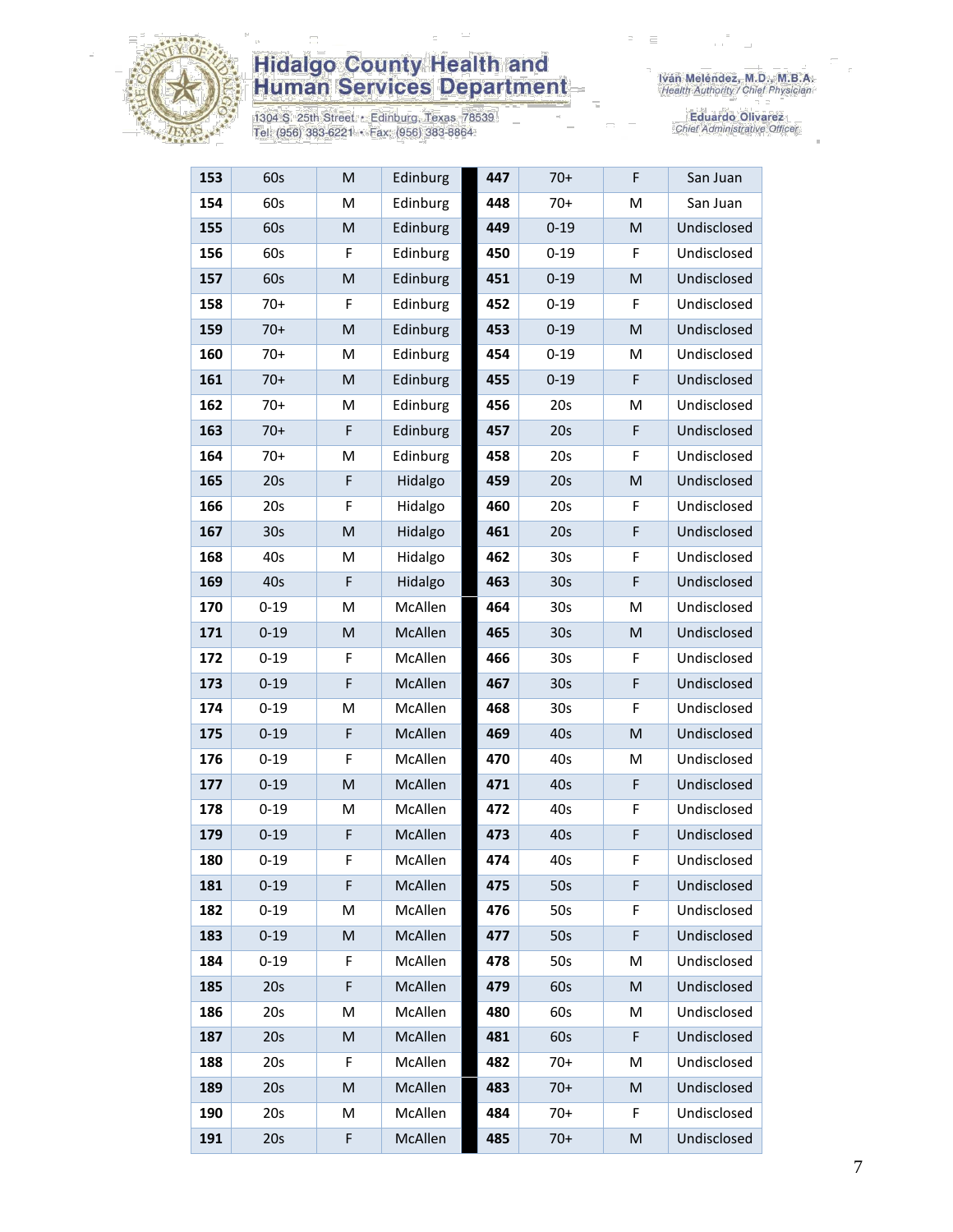

1304 S. 25th Street • Edinburg, Texas 78539<br>Tel: (956) 383-6221 • Fax: (956) 383-8864

| 192 | 20s             | М | McAllen | 486 | $70+$    | M  | Undisclosed |
|-----|-----------------|---|---------|-----|----------|----|-------------|
| 193 | 20s             | F | McAllen | 487 | $0 - 19$ | M  | Weslaco     |
| 194 | 20s             | F | McAllen | 488 | $0 - 19$ | F  | Weslaco     |
| 195 | 20s             | F | McAllen | 489 | $0 - 19$ | F  | Weslaco     |
| 196 | 20s             | F | McAllen | 490 | $0 - 19$ | M  | Weslaco     |
| 197 | 20s             | F | McAllen | 491 | $0 - 19$ | M  | Weslaco     |
| 198 | 20s             | М | McAllen | 492 | $0 - 19$ | F  | Weslaco     |
| 199 | 20s             | M | McAllen | 493 | $0 - 19$ | M  | Weslaco     |
| 200 | 20s             | M | McAllen | 494 | $0 - 19$ | M  | Weslaco     |
| 201 | 20s             | F | McAllen | 495 | $0 - 19$ | M  | Weslaco     |
| 202 | 20s             | F | McAllen | 496 | $0 - 19$ | M  | Weslaco     |
| 203 | 30 <sub>s</sub> | M | McAllen | 497 | $0 - 19$ | M  | Weslaco     |
| 204 | 30 <sub>s</sub> | М | McAllen | 498 | $0 - 19$ | F  | Weslaco     |
| 205 | 30 <sub>s</sub> | M | McAllen | 499 | $0 - 19$ | M  | Weslaco     |
| 206 | 30 <sub>s</sub> | F | McAllen | 500 | $0 - 19$ | M  | Weslaco     |
| 207 | 30 <sub>s</sub> | M | McAllen | 501 | $0 - 19$ | M  | Weslaco     |
| 208 | 30 <sub>s</sub> | F | McAllen | 502 | $0 - 19$ | M  | Weslaco     |
| 209 | 30 <sub>s</sub> | M | McAllen | 503 | $0 - 19$ | M  | Weslaco     |
| 210 | 30 <sub>s</sub> | M | McAllen | 504 | $0 - 19$ | F  | Weslaco     |
| 211 | 30 <sub>s</sub> | F | McAllen | 505 | $0 - 19$ | F  | Weslaco     |
| 212 | 30 <sub>s</sub> | M | McAllen | 506 | $0 - 19$ | F  | Weslaco     |
| 213 | 30 <sub>s</sub> | M | McAllen | 507 | $0 - 19$ | F  | Weslaco     |
| 214 | 40s             | F | McAllen | 508 | $0 - 19$ | M  | Weslaco     |
| 215 | 40s             | F | McAllen | 509 | $0 - 19$ | M  | Weslaco     |
| 216 | 40s             | F | McAllen | 510 | $0 - 19$ | F  | Weslaco     |
| 217 | 40s             | F | McAllen | 511 | $0 - 19$ | F  | Weslaco     |
| 218 | 40s             | F | McAllen | 512 | $0 - 19$ | F  | Weslaco     |
| 219 | 40s             | M | McAllen | 513 | $0 - 19$ | F  | Weslaco     |
| 220 | 40s             | F | McAllen | 514 | $0 - 19$ | M  | Weslaco     |
| 221 | 40s             | M | McAllen | 515 | $0 - 19$ | M  | Weslaco     |
| 222 | 40s             | F | McAllen | 516 | $0 - 19$ | F. | Weslaco     |
| 223 | 40s             | M | McAllen | 517 | $0 - 19$ | F  | Weslaco     |
| 224 | 50s             | F | McAllen | 518 | $0 - 19$ | F  | Weslaco     |
| 225 | 50s             | M | McAllen | 519 | $0 - 19$ | M  | Weslaco     |
| 226 | 50s             | F | McAllen | 520 | $0 - 19$ | M  | Weslaco     |
| 227 | 50s             | F | McAllen | 521 | $0 - 19$ | F  | Weslaco     |
| 228 | 50s             | F | McAllen | 522 | 20s      | F  | Weslaco     |
| 229 | 50s             | M | McAllen | 523 | 20s      | F  | Weslaco     |
| 230 | 50s             | Μ | McAllen | 524 | 20s      | F  | Weslaco     |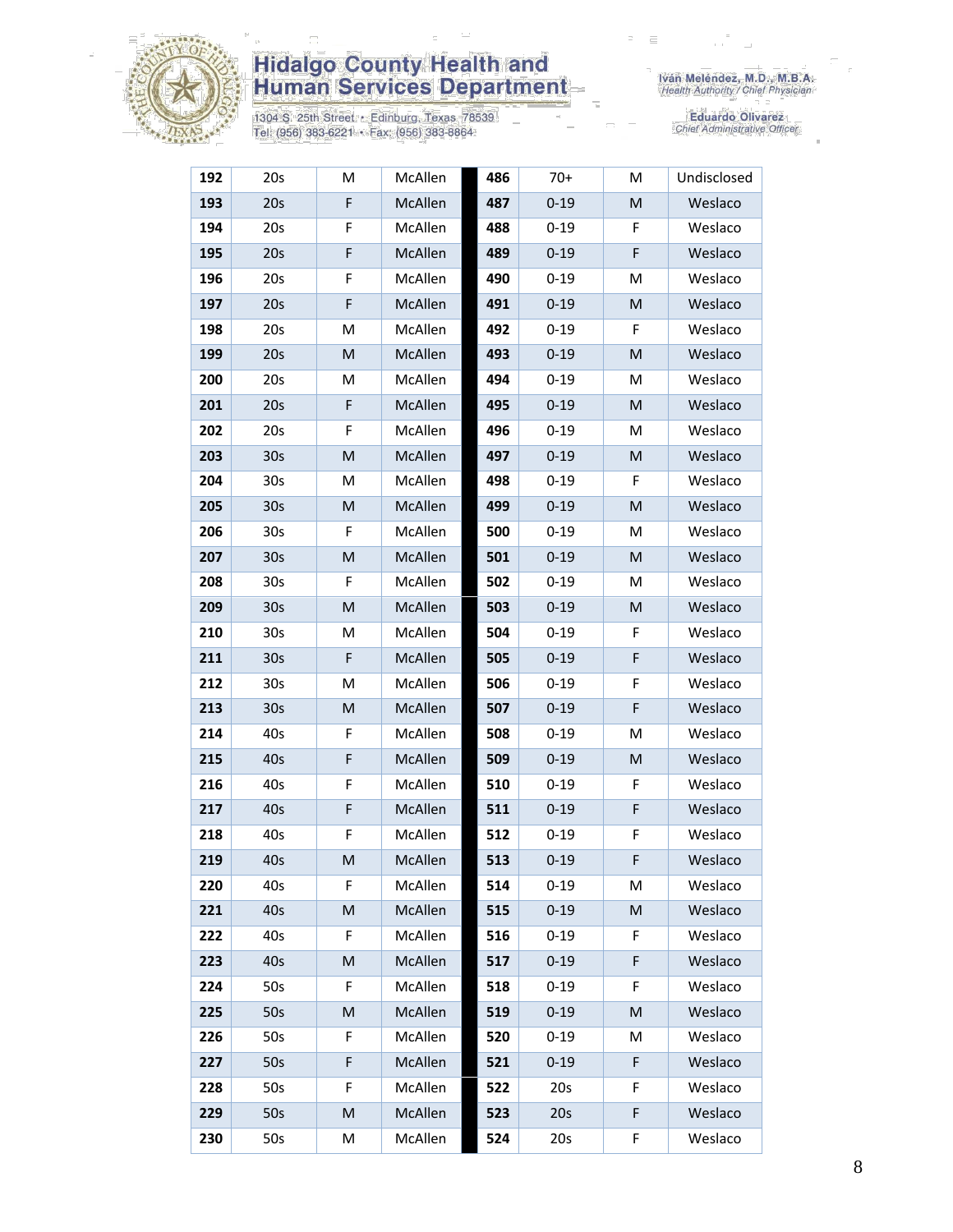

1304 S. 25th Street · Edinburg, Texas 78539<br>Tel: (956) 383-6221 · Fax: (956) 383-8864

| 231 | 50s      | ${\sf M}$   | McAllen  | 525 | 20s             | M | Weslaco |
|-----|----------|-------------|----------|-----|-----------------|---|---------|
| 232 | 50s      | M           | McAllen  | 526 | 20s             | F | Weslaco |
| 233 | 50s      | $\mathsf F$ | McAllen  | 527 | 20s             | F | Weslaco |
| 234 | 50s      | F           | McAllen  | 528 | 20s             | M | Weslaco |
| 235 | 50s      | M           | McAllen  | 529 | 20s             | F | Weslaco |
| 236 | 50s      | F           | McAllen  | 530 | 20s             | M | Weslaco |
| 237 | 60s      | M           | McAllen  | 531 | 20s             | F | Weslaco |
| 238 | 60s      | F           | McAllen  | 532 | 20s             | F | Weslaco |
| 239 | 60s      | M           | McAllen  | 533 | 30 <sub>s</sub> | M | Weslaco |
| 240 | 60s      | M           | McAllen  | 534 | 30 <sub>s</sub> | M | Weslaco |
| 241 | 60s      | F           | McAllen  | 535 | 30 <sub>s</sub> | F | Weslaco |
| 242 | $70+$    | F           | McAllen  | 536 | 30 <sub>s</sub> | м | Weslaco |
| 243 | $70+$    | $\mathsf F$ | McAllen  | 537 | 30 <sub>s</sub> | F | Weslaco |
| 244 | $70+$    | F           | McAllen  | 538 | 30 <sub>s</sub> | F | Weslaco |
| 245 | $70+$    | $\mathsf F$ | McAllen  | 539 | 30 <sub>s</sub> | F | Weslaco |
| 246 | $70+$    | M           | McAllen  | 540 | 30 <sub>s</sub> | F | Weslaco |
| 247 | $70+$    | $\mathsf F$ | McAllen  | 541 | 30 <sub>s</sub> | F | Weslaco |
| 248 | $70+$    | F           | McAllen  | 542 | 30 <sub>s</sub> | F | Weslaco |
| 249 | $70+$    | M           | McAllen  | 543 | 30 <sub>s</sub> | M | Weslaco |
| 250 | $0 - 19$ | F           | Mercedes | 544 | 30 <sub>s</sub> | F | Weslaco |
| 251 | $0 - 19$ | ${\sf M}$   | Mercedes | 545 | 30 <sub>s</sub> | F | Weslaco |
| 252 | $0 - 19$ | М           | Mercedes | 546 | 30 <sub>s</sub> | F | Weslaco |
| 253 | $0 - 19$ | F           | Mercedes | 547 | 30 <sub>s</sub> | M | Weslaco |
| 254 | $0 - 19$ | м           | Mercedes | 548 | 40s             | F | Weslaco |
| 255 | $0 - 19$ | F           | Mercedes | 549 | 40s             | F | Weslaco |
| 256 | $0 - 19$ | F           | Mercedes | 550 | 40s             | M | Weslaco |
| 257 | $0 - 19$ | M           | Mercedes | 551 | 40s             | F | Weslaco |
| 258 | $0 - 19$ | M           | Mercedes | 552 | 40s             | M | Weslaco |
| 259 | $0 - 19$ | M           | Mercedes | 553 | 40s             | F | Weslaco |
| 260 | $0 - 19$ | M           | Mercedes | 554 | 40s             | M | Weslaco |
| 261 | $0 - 19$ | M           | Mercedes | 555 | 40s             | F | Weslaco |
| 262 | $0 - 19$ | M           | Mercedes | 556 | 40s             | M | Weslaco |
| 263 | $0 - 19$ | F           | Mercedes | 557 | 40s             | F | Weslaco |
| 264 | $0 - 19$ | F           | Mercedes | 558 | 40s             | F | Weslaco |
| 265 | $0 - 19$ | F           | Mercedes | 559 | 40s             | M | Weslaco |
| 266 | $0 - 19$ | M           | Mercedes | 560 | 40s             | F | Weslaco |
| 267 | $0 - 19$ | F           | Mercedes | 561 | 40s             | M | Weslaco |
| 268 | 20s      | F           | Mercedes | 562 | 40s             | F | Weslaco |
| 269 | 20s      | F           | Mercedes | 563 | 50s             | F | Weslaco |